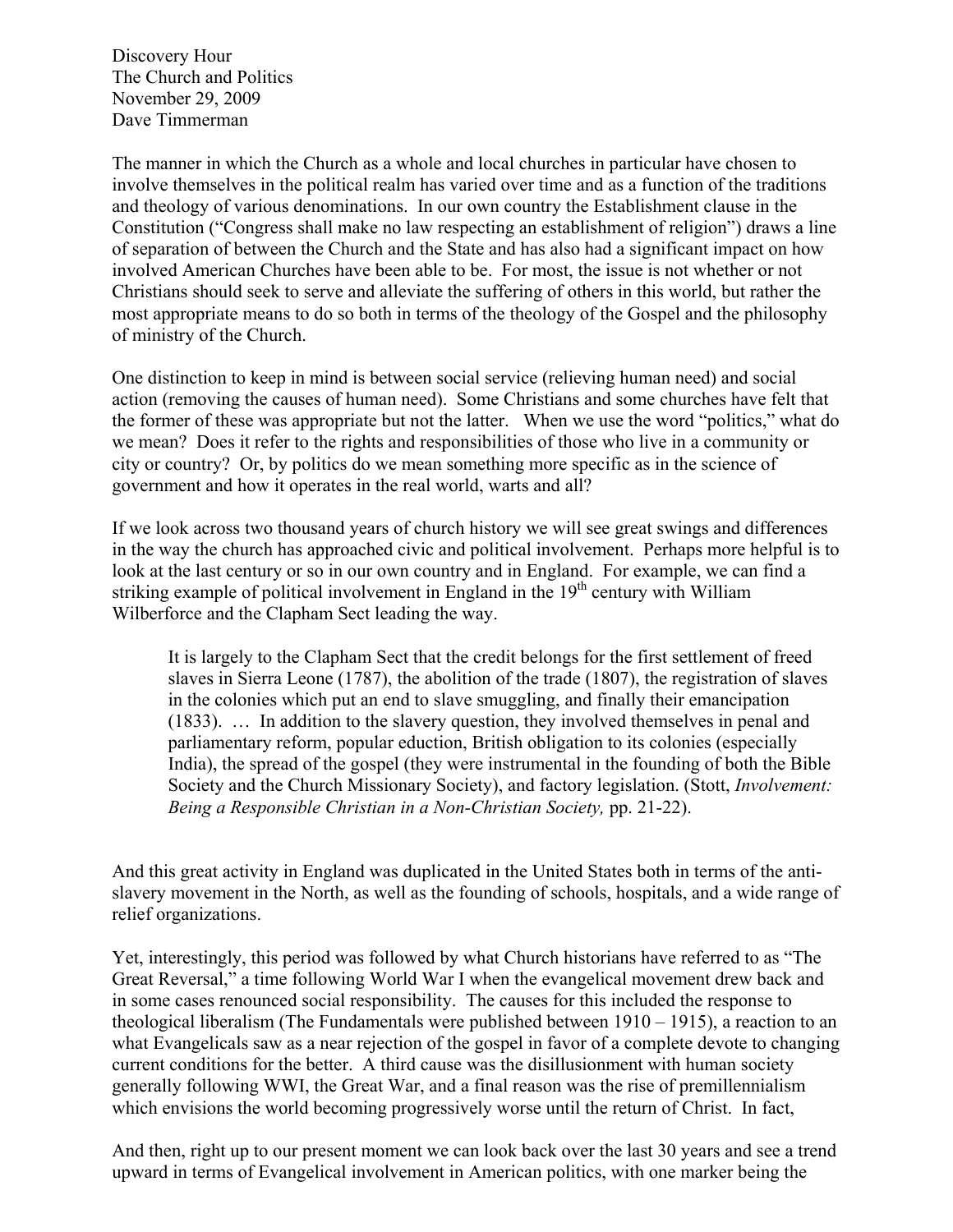founding of the Moral Majority in the late 1970s leading up to and participating in the Reagan revolution. Even more recently, through the leadership of megachurch pastors such as Rick Warren, American Evangelicals have begun taking on global issues such as combating AIDS and Environmental Concerns. But these variations only further beg the basic question, what is the proper role of the church in terms of political involvement?

# **Some passages that have been seen to challenge the idea that the church should be involved in politics:**

# **John 18:36**

Jesus said, "My kingdom is not of this world. If it were, my servants would fight to prevent my arrest by the Jews. But now my kingdom is from another place."

# **Matthew 22:21**

Show me the coin used for paying the tax." They brought him a denarius, and he asked them, "Whose portrait is this? And whose inscription?"

"Caesar's," they replied.

Then he said to them, "Give to Caesar what is Caesar's, and to God what is God's."

# **Mark 14: 6-9**

 "Leave her alone," said Jesus. "Why are you bothering her? She has done a beautiful thing to me. The poor you will always have with you, and you can help them any time you want. But you will not always have me. She did what she could. She poured perfume on my body beforehand to prepare for my burial. I tell you the truth, wherever the gospel is preached throughout the world, what she has done will also be told, in memory of her."

### **2 Thessalonians 3:10**

For even when we were with you, we gave you this rule: "If a man will not work, he shall not eat."

# **Some passages that have been seen to support the idea that the church should be involved in politics**

### **Luke 10:25-37**

On one occasion an expert in the law stood up to test Jesus. "Teacher," he asked, "what must I do to inherit eternal life?"

"What is written in the Law?" he replied. "How do you read it?"

 He answered: " 'Love the Lord your God with all your heart and with all your soul and with all your strength and with all your mind<sup> $[\circ]$  $[\circ]$  $[\circ]$ </sup>; and, 'Love your neighbor as yourself.'<sup>[\[d](http://www.biblegateway.com/passage/?search=luke%2010&version=NIV#fen-NIV-25383d#fen-NIV-25383d)]</sup>"

"You have answered correctly," Jesus replied. "Do this and you will live."

But he wanted to justify himself, so he asked Jesus, "And who is my neighbor?"

 In reply Jesus said: "A man was going down from Jerusalem to Jericho, when he fell into the hands of robbers. They stripped him of his clothes, beat him and went away, leaving him half dead. A priest happened to be going down the same road, and when he saw the man, he passed by on the other side. So too, a Levite, when he came to the place and saw him, passed by on the other side. But a Samaritan, as he traveled, came where the man was; and when he saw him, he